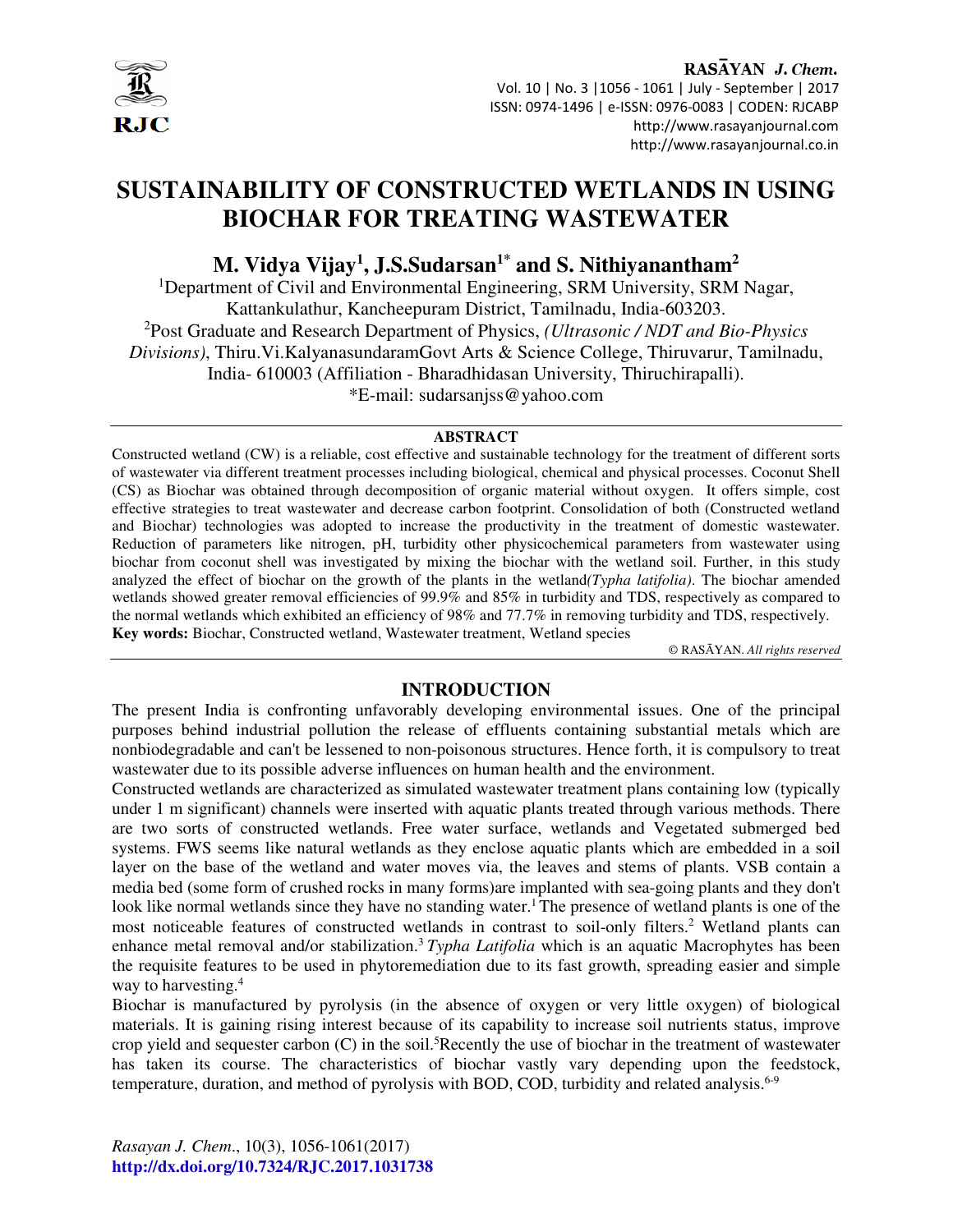Vol. 10 | No. 3 |1056 - 1061 | July - September | 2017

# **EXPERIMENTAL**

#### **Study area**

The experimental work was carried out in SRM University, located in SRM Nagar of Potheri Village, India. The temperature ranges from 20-40°C and an annual precipitation of 1213 mm. Figure 1 shows the location map of SRM University.<sup>10</sup>



Fig.-1: Location map of SRM University

## **Preparation of biochar**

Coconut shell (CS) was used as the raw material for the preparation of biochar. The raw material was purchased from the nearby markets and was dried under the sun for 24 hrs.It was then grounded and made to a uniform size and fed into a muffle furnace which was programmed at a temperature of 300°C for pyrolysis.

## **Collection of Wastewater**

Domestic wastewater was analyzed for the study. The wastewater was collected from Sewage Treatment Plant III which was located behind SRM Dental College, at SRM University Kattankulathur campus. As per the guidelines of water and wastewater analysis (CPCB, 1997), the wastewater was collected in amber glass with the proper cap is cleaned 3 times with hexane and one time with acetone in the laboratory before it was taken to site. Samples were collected using grab sampler at different depths by immersing the bottles into the water without formation of bubbles and were mixed thoroughly. These samples were kept far away from sunlight and were stored in arefrigerator.<sup>11-13</sup>

## **Experimental Setup**

The study included two experimental setups. Each constructed wetland setup consisted of a PVC tub which is 0.6 m in length, 0.4 m wide and 0.3 m deep. The two wetland systems were named as Normal Wetland (NW) and Biochar Wetland (BW) and were constructed with a slight inclination of 1-2% between inlet and outlet region. The setup was divided into two parts. The first part consisted of gravel alone for the elimination of bigger grit particles existing in the domestic wastewater. The second region of Setup NW consisted of gravel, sand, and soil while setup BW contained layers of gravel, sand and soil mixed with the CS biochar. The wetland species *Typha latifolia* was used for the study which was first planted in an uncontaminated site which was waterlogged for a period of one month. After the plants were established, it was transferred into the constructed wetlands A and B.13,14

#### **Sampling and analysis**

The domestic wastewater was passed through the wetland systems and B and the water samples were collected after a retention time of 24, 48, 72, 96, and 120 hours. The analyzed parameters include pH,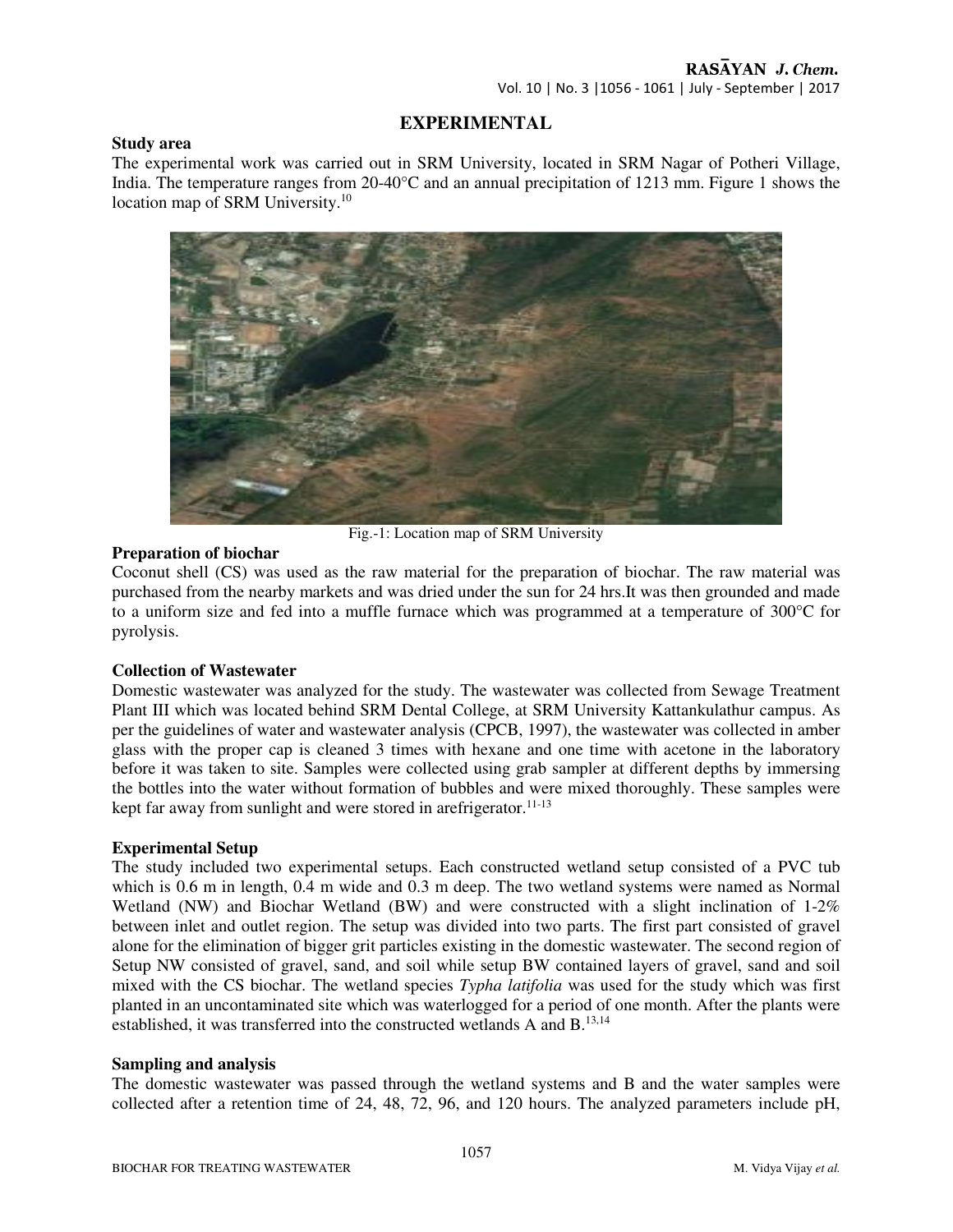turbidity, BOD, COD and total nitrogen. Analysis of pH was accomplished through digital pH meter MK VI. The turbidity was measured through Systronics digital nephelo-turbidity meter 132. The BOD, COD and total nitrogen were measured using LovibondSpectrodirect.<sup>8, 9</sup>

## **RESULTS AND DISCUSSION**

The domestic wastewater was collected from the SRM University treatment plant and the same treated with two constructed wetland unit one with Biochar combined and another without biochar designed as per the standard and the wastewater was poured into the units for treatment and the samples are collected every day in morning hours with the retention period maintained as 24 hours and the same was continued till five days retention time and the results are discussed in the following table 1 and reduction efficiency was presented in the following Figures- 2a to 2f.

| Parameter            | Permissible<br>limits | Influent<br>concentration | $24$ hrs  |           | $120$ hrs |           |
|----------------------|-----------------------|---------------------------|-----------|-----------|-----------|-----------|
|                      |                       |                           | <b>BW</b> | <b>NW</b> | <b>BW</b> | <b>NW</b> |
| pH                   | $5.5 - 9$             | 7.31                      | 7.4       | 7.16      | 8.02      | 7.49      |
| Turbidity (NTU)      |                       | 63.8                      | 17        | 54        | 0.1       | 4.1       |
| TDS(mg/l)            | 2100                  | 2700                      | 2450      | 2560      | 400       | 600       |
| $BOD$ (mg/l)         | 30                    | 563                       | 79        | 122       | 24        | 20        |
| $COD$ (mg/l)         | 250                   | 799                       | 250       | 384       | 105       | 126       |
| Total Nitrogen(mg/l) | 50                    | 65                        | 61        | 56        | 15.2      | 4.3       |

Table-1: Characteristics of wastewater before and after treatment

At the beginning, the pH value was 7.31. when it passes through the wetland beds, the pH increased to 8.0 in BW. The increase in nature of pH values in wetland BW is due to the alkaline nature of biochar and it's reflecting the contribution of ash concentration.4,5 The observed pH ranges among the two wetlands and the possible and suggested limits of pH from 5.5 to 9,0 as represented in the Fig.-2(a) and (b).

Turbidity reduction has been achieved to a very great extent.<sup>7</sup> Turbidity removal efficiency of  $98.2\%$  has been achieved in NW system whereas the BW system showed more efficiency in turbidity removal by 99.9% as represented in Fig.-2 (c) and (d).

The pH, turbidity and Total Nitrogen of Initial, Biochar and Normal wetland are shown in Fig.-3(b). At the initial conditions very low values indicating the low performance is evident. In the second and third stage the larger values indicate the performance of *Typha Latifolia* is convinced from the observed values. <sup>8,9</sup> The similar results are discussed by many researchers.<sup>15-18</sup>

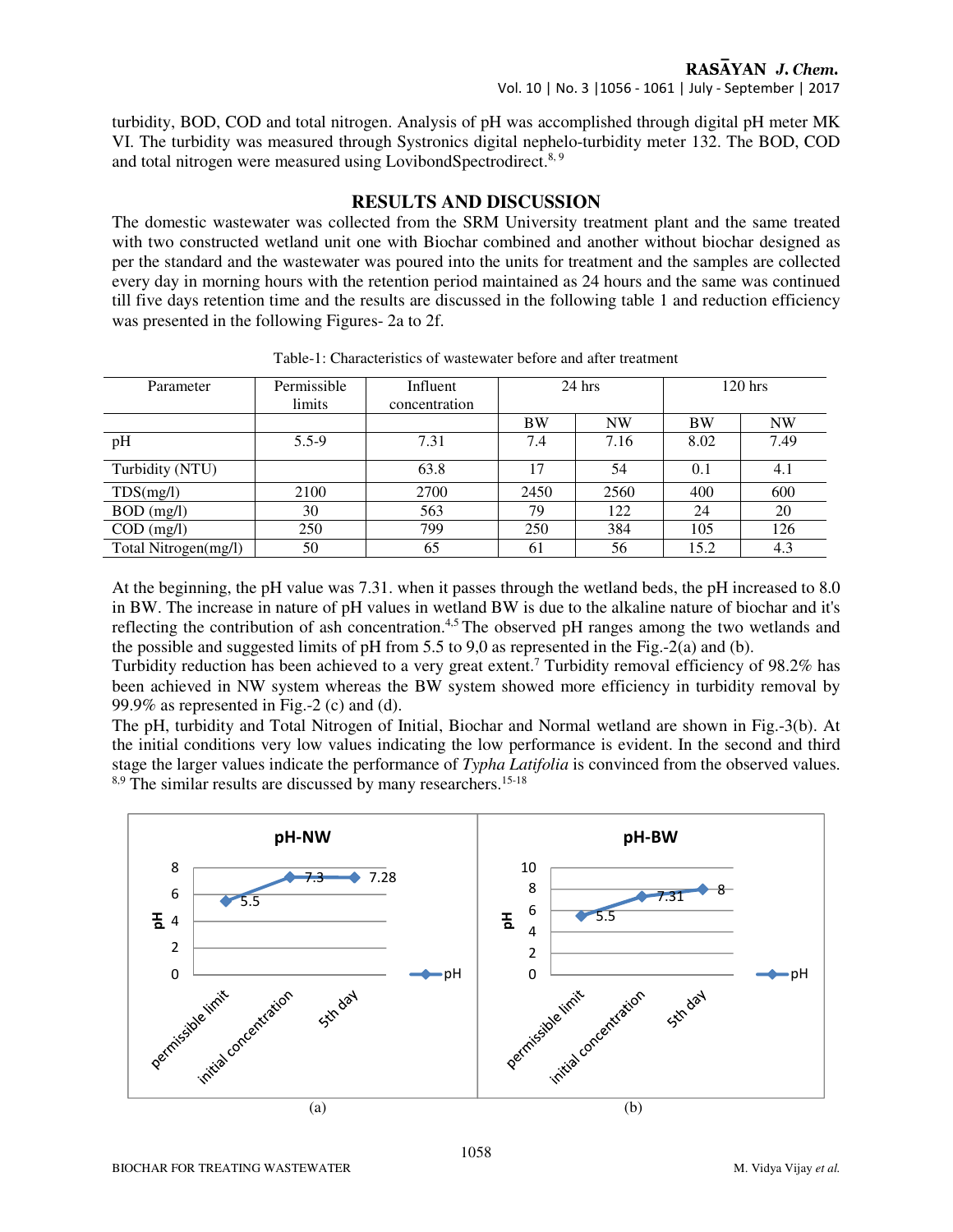RASAYAN J. Chem. Vol. 10 | No. 3 |1056 - 1061 | July - September | 2017

400

**Str day** 

TDS



Fig.-2: pH of (a) Normal Wetland and (b) Biochar Wetland, Turbidity of (c) Normal Wetland and (d) Biochar Wetland, TDS of (e)Normal Wetland and Biochar Wetland.

initial.

 $(e)$  (f)

TDS

600

Sim day



(a)

initial.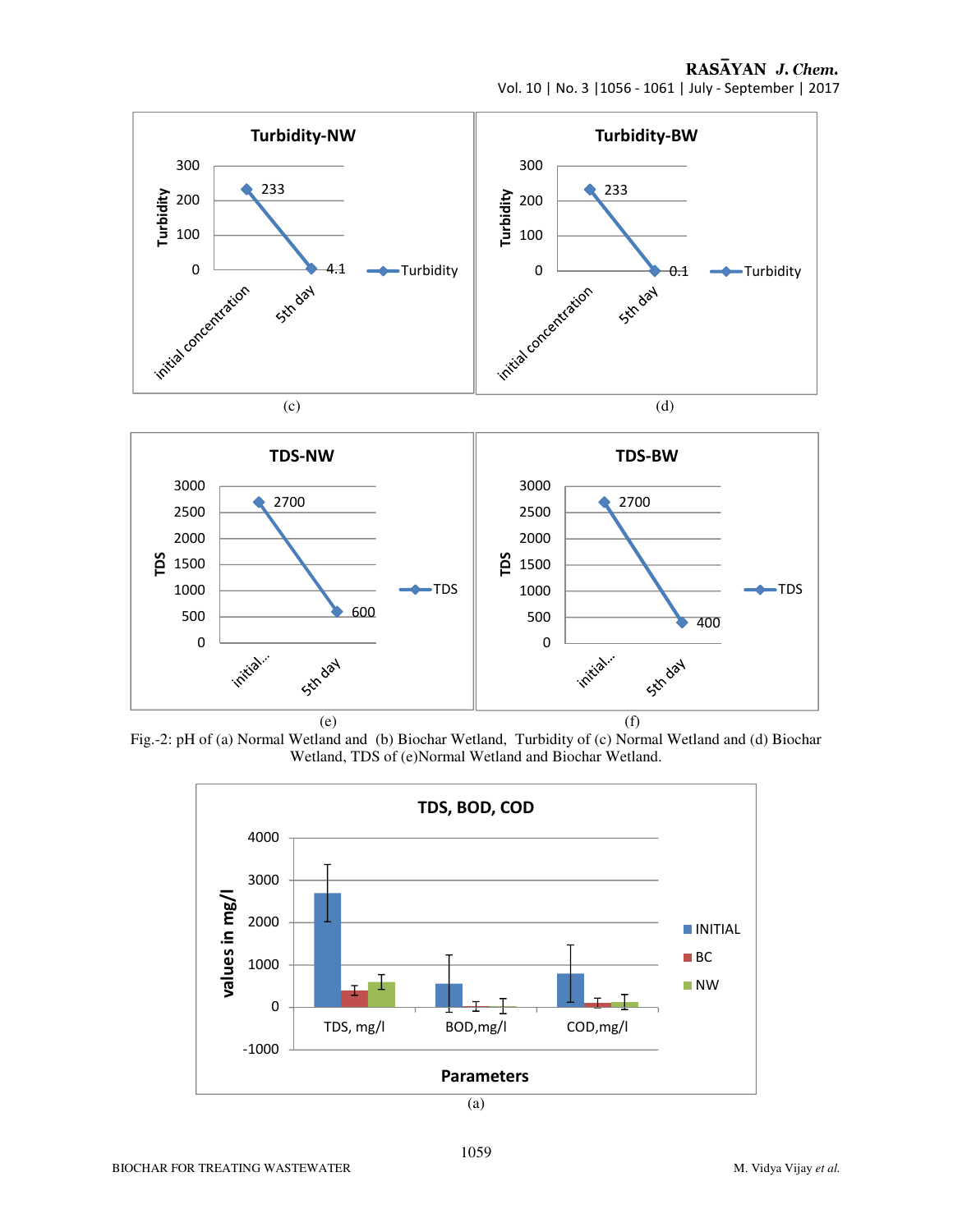

(b)

Fig.-3: (a) Comparison of TDS, BOD and COD using Biochar wetland and Normal wetland, (b) Comparison of pH, turbidity and total nitrogen using Biochar wetland and Normal wetland.

## **CONCLUSION**

From the above results, it can be concluded that the pH values in the biochar mixed wetland have been increased than that of the normal wetlands. An efficiency of 99.9% reduction in turbidity has been achieved from the BW which is slightly more than that achieved in the normal wetland of 98%. The TDS removal efficiency in BW is 85% and implies that the biochar has played a major role in the reduction TDS as compared to the NW, where the removal efficiency of TDS was 77.7%.Biochar wetlands showed BOD and COD removal efficiency of 95% and 86% respectively. While normal wetlands exhibited a removal efficiency of 94% and 83% in BOD and COD respectively. From the above experiments, it can be concluded that the CS biochar is a very effective treatment option.

## **REFERENCES**

- 1. USEPA manual, Constructed Wetlands Treatment of Municipal Wastewaters, 1999.
- 2. J. Vymazal and L. Kropfelova, *Ecological engineering***37**, 90 (2011).
- 3. C.E. Boyd, *Ecological Society of America,* **51(2)**, 285 (1970).
- 4. J.S. Weis and P. Weis, *Environmental International,* **30**, 685 (2004).
- 5. S. Shenbagavalli and S. Mahimairaja, *International Journal of Plant, Animal and Environmental Sciences,***2(1)**, 197 (2012).
- 6. J. D. Streubel, Biochar: Its Characterization And Utility For Recovering Phosphorus From Anaerobic Digested Dairy Effluent, Washington State University, Department of Crops and Soils (2011)
- 7. A. Bhatnagar, *Rasayan Journal of Chemistry,***8(1),** 143 (2015),
- 8. Prabuddha Gupta, Tae-Woong AnnandSeung-Mok Lee, *Environmental Engineering Research*. **21(1)**, 36 (2016).
- 9. P. Sharma, L. Singh, and J. Mehta, *Rasayan Journal of Chemistry*, **3(4)**, 731 (2010).
- 10. J. S. Sudarsan, Reenu Lizbeth Roy, G. Baskar, V. T. Deeptha and S. Nithiyanantham, *Sustainable Water Resource Management.***1(2)**, 89 (2015)
- 11. P. Kumar, S. Sudha, S. Chand and V. C. Srivastava, *Separation Science and Technology,* **45,**  1463(2010).
- 12. CPCB Central Pollution Control Board, India- Manual (1997),